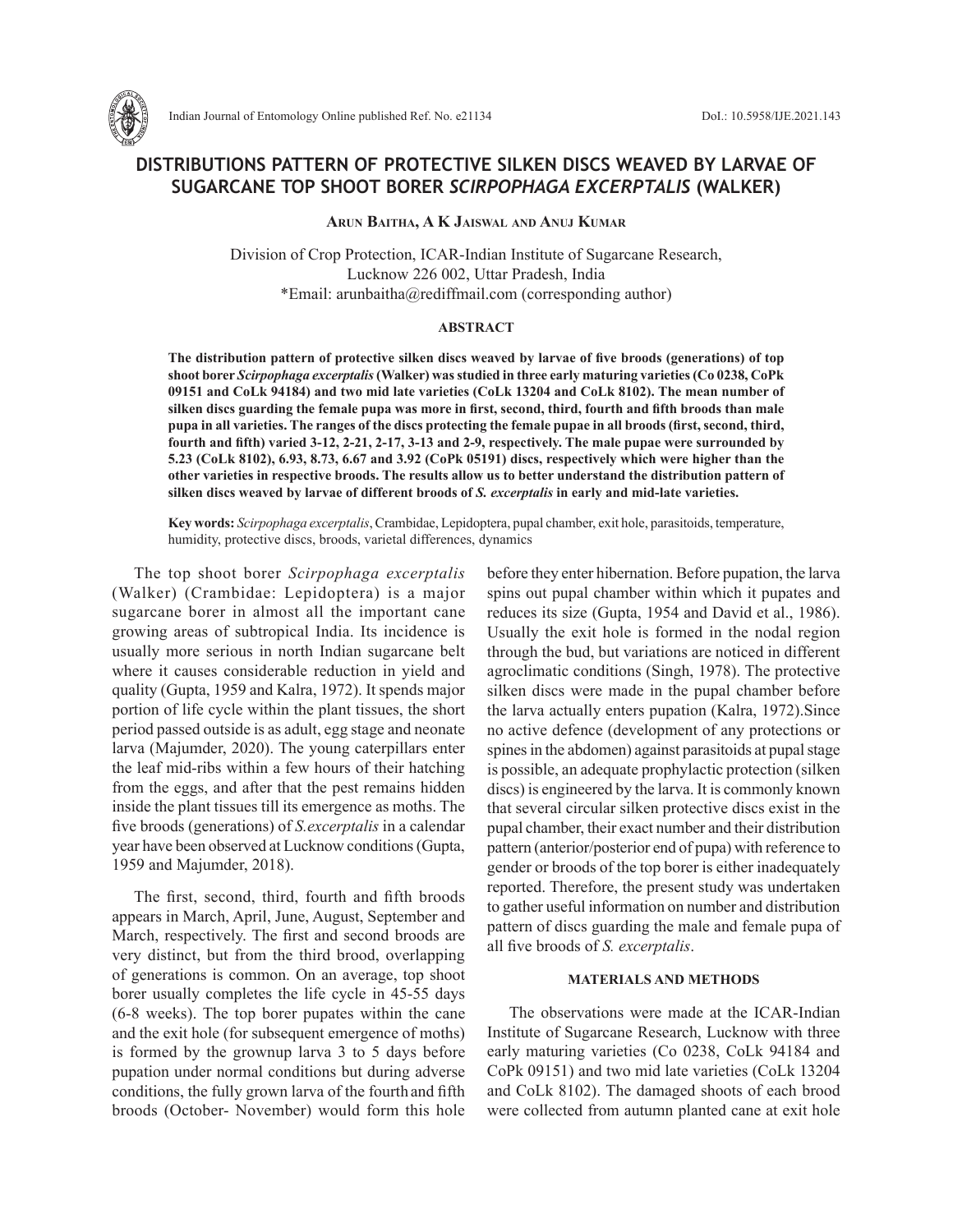stage (the stage before the emergence of moths) in the month of April, June, July, September and March, respectively during 2019-2020. The autumn planted crop faces all the five broods of *S. excerptalis*. The damaged shoots were split longitudinally and total number of silken discs observed along with anterior and posterior end of pupa. The gender of male and female pupa was determined on the basis of buff coloured or crimson abdomen in females due to the formation of the anal tuft (Majumder, 2018). Posterior end of the female pupa is initially white and later turning orange while male pupa remains white. The data on mean number of silken discs in the pupal chamber along with their distribution at the anterior and posterior end of pupa were analysed statistically.

### **RESULTS AND DISCUSSION**

The mean number of silken discs guarding the female pupa in first brood of *S. excerptalis* was 9.60 (maximum) comprised of 8.00 at anterior and 1.60 discs at the posterior end in CoLk 13204 (Table 1). However, male pupa was protected by 5.23 discs with 4.00 at the anterior and 1.23 at the posterior end of pupa which was maximum in CoLk 8102. The maximum number of silken discs protecting female and male pupa (second brood) was 8.06 and 6.93 discs in CoPk 05191. However, the anterior and posterior ends of female and male pupa were guarded by 6.28 and 1.78 discs and 5.62 and 1.34 discs, respectively. The mean number of discs in female pupa was found to vary 4-21 between in CoPk 05191 whereas in male pupa it varied 2-12 in CoLk 8102. Baitha et al. (2021) reported that 6 to 17 silken discs are made towards the exit hole (anterior side) by female pupa where as 5 to 12 discs by male pupa in variety CoLk 11203. Four to twelve discs are made towards the exit hole and sometimes a few are formed at the posterior end of pupae (Kalra and Sidhu, 1965), without mentioned variety and gender of pupa.

In third brood, mean number of discs protecting female pupa was 7.38 (maximum) which was distributed as 6.33 and 1.05 discs at the anterior and posterior end of pupae, respectively in CoLk 13204. However male pupa was guarded by 8.73 discs (maximum) in CoPk 05191 with 6.82 at anterior and 1.91 discs at the posterior end (Table 1).The anterior end of pupa in all varieties towards exit hole was protected by more number of discs than posterior end. This exit hole (covered with several protective silken discs) renders the grown up caterpillar or the newly formed pupa of top borer vulnerable to parasitisation by *Isotima javensis* and newly hatched grubs gain access to the host pupa by

biting its way through the nest of 7 to 12 silken discs (Gupta, 1954; Kalra and David, 1967 and Kalra et al., 1980). The female pupa of third brood always showed more number of discs than male pupa (Majumder, 2018). But in our studies male pupa was guarded more number of discs, it may due to reactions of early and mid late varieties.

The mean number of silken discs protecting female pupa in fourth brood was 8.83 (maximum) with 7.00 and 1.83 at the anterior and posterior end of CoPk 05191 whereas in Co 0238, 6.40 discs were distributed with 5.50 and 0.90, respectively. On the other hand, the male pupae were surrounded by 6.67 discs (maximum) with 5.33 and 1.33 at the anterior and posterior end of pupae in CoPk 05191. As many as 14 discs were observed in the fourth brood (averaging eight) which is higher in comparison to earlier broods (Majumder, 2018). The fifth brood or the winter brood or the over winter brood hibernates in winter, it didn't cut exit hole immediately. The larva prepared an exit hole only after the completion of hibernation and it was sealed by few silken protective discs and retreats in the pupal chamber. The mean number of discs varied from 3.17- 5.08 with 2.50- 3.05 and 0.67- 2.17, respectively at the anterior and posterior end of female pupae in all varieties. However, male pupae were surrounded by 3.00 to 3.92 discs in observed varieties. A larva of the fifth brood weaved protecting disc (2 to 3) after the hibernation and if the leaf sheath covering is removed, the larva produces a longer exit tunnel extending beyond the cane epidermis (Majumder, 2018). In this stage pupation takes place very close to the exit hole.

The wide variations are observed in the number of silken discs weaved by larvae of different broods (first to fifth) and greatly influenced by the cane variety and growth stage of the cane. Temperature is the most dominant factor in the sugarcane agro ecosystem that modulates the development, survival, feeding, fecundity, disc formation and dispersal of *S. excerptalis* (Gupta, 1959). It is not clear what influences the larva to weave so many protective discs in early as well as mid late varieties and how the larva determines how many discs will be needed for its safety. The emerging moth from the pupating tunnel pushes the silken discs forward with its head and by partially dislodging the discs it makes it way forward (Majumder, 2018). The silken discs are not broken or punctured; rather these discs remain mostly intact at the centre. In the process of emergence of the moth a lot of scales are left behind in the tunnel on dislodged silken discs. Probably these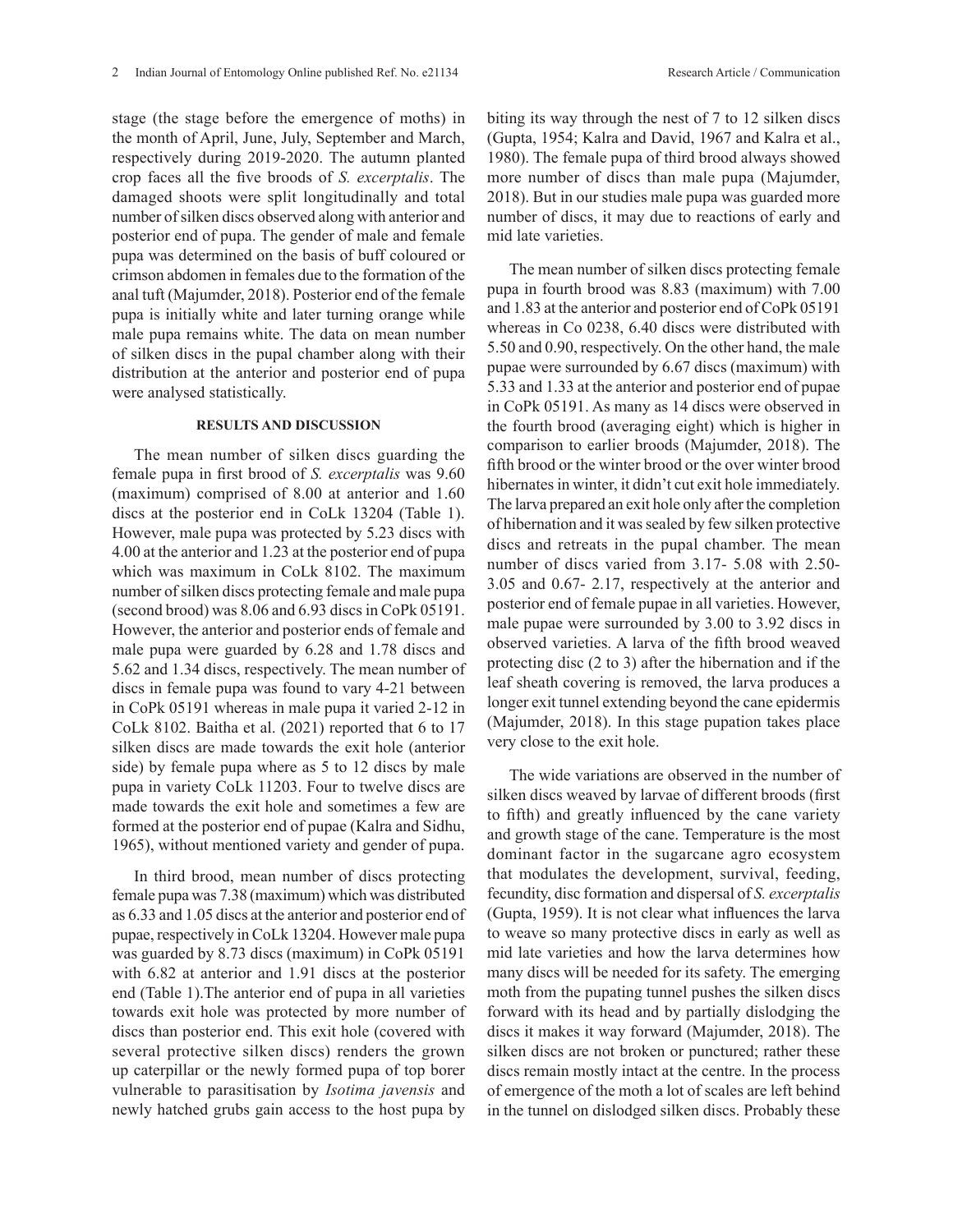#### Distributions pattern of protective silken discs weaved by larvae of sugarcane top shoot borer 3 Arun Baitha et al.

| Variety          | <b>Brood</b> | 2/3                                                                                       |                                                | Mean± S.Em                                     |                                                |
|------------------|--------------|-------------------------------------------------------------------------------------------|------------------------------------------------|------------------------------------------------|------------------------------------------------|
|                  |              | Pupa                                                                                      | No. of silken discs                            | Anterior                                       | Posterior                                      |
|                  |              |                                                                                           | $6.27 \pm 0.69$ (3-12)                         | $4.82 \pm 0.57$ (3-9)                          | $1.45 \pm 0.28$ (0-3)                          |
| Co 0238          | I            |                                                                                           | $4.56 \pm 0.41$ (3-7)                          | $4.22 \pm 0.43$ (3-7)                          | $0.22 \pm 0.15$ (0-1)                          |
| CoLk 94184       | I            |                                                                                           | $8.45 \pm 0.43$ (6-11)                         | $6.27 \pm 0.65$ (4-10)                         | $2.18 \pm 0.44$ (0-5)                          |
|                  |              |                                                                                           | $4.22 \pm 0.36$ (3-6)                          | $3.33 \pm 0.24$ (3-5)                          | $0.89 \pm 0.31(0-2)$                           |
| CoPk 05191       | I            |                                                                                           | $6.56 \pm 0.56$ (5-10)                         | $5.44 \pm 0.60$ (3-9)                          | $1.11 \pm 0.31$ (0-2)                          |
|                  |              |                                                                                           | $4.40 \pm 0.68(2-6)$                           | $4.00 \pm 0.55$ (2-5)                          | $0.40 \pm 0.24$ (0-1)                          |
| CoLk 13204       | I            |                                                                                           | $9.60 \pm 0.40$ (9-11)                         | $8.00 \pm 0.71(6 - 10)$                        | $1.60 \pm 0.51$ (0-3)                          |
|                  |              | 949949949                                                                                 | $5.00 \pm 0.32$ (4-6)                          | $3.80 \pm 0.58$ (2-5)                          | $1.20 \pm 0.49$ (0-3)                          |
| <b>CoLk 8102</b> | I            |                                                                                           | $6.86 \pm 1.06$ (3-12)                         | $5.00 \pm 1.00(2-10)$                          | $1.86 \pm 0.40$ (1-4)                          |
|                  |              |                                                                                           | $5.23 \pm 0.46$ (3-8)                          | $4.00\pm0.36(3-7)$                             | $1.23 \pm 0.26$ (0-3)                          |
| Co 0238          | $\mathbf{I}$ | 949949949                                                                                 | $4.0 \pm 0.26$ (0-5)                           | $4.0\pm 0.26(0-5)$                             | 0.00                                           |
|                  |              |                                                                                           | $3.83 \pm 0.70$ (2-7)                          | $3.50 \pm 0.62$ (2-6)                          | $0.50 \pm 0.22$ (0-1)                          |
| CoLk 94184       | $\mathbf{I}$ |                                                                                           | $4.93 \pm 0.41(2-8)$                           | $4.07\pm 0.38(2-7)$                            | $0.93 \pm 0.21$ (0-2)                          |
|                  |              |                                                                                           | $4.17 \pm 0.40$ (3-5)                          | $3.67 \pm 0.49$ (2-5)                          | $0.59 \pm 0.34$ (0-2)                          |
| CoPk 05191       | $\mathbf{I}$ |                                                                                           | $8.06 \pm 0.60$ (4-21)                         | $6.28 \pm 0.60$ (2-19)                         | $1.78 \pm 0.22$ (0-5)                          |
|                  |              |                                                                                           | $6.93 \pm 0.44$ (3-11)                         | $5.62 \pm 0.44$ (1-11)                         | $1.34 \pm 0.24$ (0-4)                          |
| CoLk 13204       | $\mathbf{I}$ |                                                                                           | $6.13 \pm 0.91$ (3-9)                          | $5.00 \pm 0.78$ (3-9)                          | $1.13 \pm 0.44$ (0-3)                          |
|                  |              | $\begin{array}{c} \n\textcircled{\tiny 1} \\ \n\textcircled{\tiny 2} \end{array}$         | $4.86 \pm 0.55$ (3-7)                          | $3.86 \pm 0.67$ (2-7)                          | $1.14 \pm 0.40(0-3)$                           |
| <b>CoLk 8102</b> | $\mathbf{I}$ | $\begin{array}{c} \n\text{ }\\ \n\text{ }\\ \n\text{ }\\ \n\text{ }\\ \n\end{array}$      | $7.27 \pm 0.42$ (2-12)                         | $6.35 \pm 0.40$ (2-12)                         | $0.92 \pm 0.17$ (0-2)                          |
|                  |              |                                                                                           | $6.67 \pm 0.89$ (2-15)                         | $5.67 \pm 0.73$ (2-12)                         | $1.00 \pm 0.32$ (0-4)                          |
| Co 0238          | Ш            | $\begin{array}{c} \n\text{Q} \\ \n\text{Q} \n\end{array}$                                 | $5.87 \pm 0.53$ (3-10)                         | $5.13 \pm 0.52$ (2-9)                          | $0.73 \pm 0.15$ (0-2)                          |
|                  |              |                                                                                           | $6.00 \pm 1.20$ (2-14)                         | $5.60 \pm 0.96$ (2-11)                         | $0.50 \pm 0.31$ (0-3)                          |
| CoLk 94184       | Ш            | 248                                                                                       | $5.25 \pm 0.80$ (2-9)                          | $4.88 \pm 0.61$ (2-7)                          | $0.38 \pm 0.26$ (0-2)                          |
|                  |              |                                                                                           | $5.36 \pm 1.11$ (3-15)                         | $5.36 \pm 1.11$ (3-15)                         | 0.00                                           |
| CoPk 05191       | Ш            |                                                                                           | $6.77 \pm 0.90$ (2-13)                         | $4.92 \pm 0.88$ (1-11)                         | $1.31 \pm 0.26$ (0-3)                          |
|                  |              |                                                                                           | $8.73 \pm 0.94$ (4-14)                         | $6.82 \pm 0.76$ (3-11)                         | $1.91 \pm 0.55$ (0-6)                          |
| CoLk 13204       |              | 24                                                                                        | $7.38 \pm 0.70$ (3-17)                         | $6.33 \pm 0.49$ (2-11)                         | $1.05 \pm 0.33$ (0-6)                          |
|                  | III          |                                                                                           | $5.75 \pm 0.48$ (2-13)                         | $5.14 \pm 0.40$ (2-12)                         | $0.64 \pm 0.16$ (0-3)                          |
| <b>CoLk 8102</b> |              | $\begin{array}{c} \n\text{ }\\ \n\text{ }\\ \n\text{ }\\ \n\end{array}$                   | $5.92 \pm 0.71$ (2-14)                         | $5.38 \pm 0.63$ (2-14)                         | $0.54 \pm 0.19$ (0-3)                          |
|                  | III          |                                                                                           | $5.38 \pm 0.39$ (3-9)                          | $5.05 \pm 0.39(2-9)$                           | $0.43 \pm 0.15$ (0-2)                          |
| Co 0238          | IV           | $\begin{array}{c} \n\curvearrowleft \\ \n\curvearrowleft \n\curvearrowleft \n\end{array}$ | $6.40 \pm 0.37$ (5-8)                          | $5.50 \pm 0.34$ (4-7)                          | $0.90 \pm 0.35(0-3)$                           |
|                  |              |                                                                                           | $5.60 \pm 0.48$ (3-8)                          | $4.70 \pm 0.40$ (3-7)                          | $0.90 \pm 0.23$ (0-2)                          |
| CoLk 94184       | IV           | 949949                                                                                    | $4.33 \pm 0.67$ (3-7)                          | $4.00 \pm 0.45$ (3-5)                          | $0.33 \pm 0.33$ (0-2)                          |
|                  |              |                                                                                           | $4.45 \pm 0.67$ (2-9)                          | $4.00 \pm 0.45$ (2-7)                          | $0.45 \pm 0.25$ (0-2)                          |
| CoPk 05191       | IV           |                                                                                           | $8.83 \pm 1.01$ (6-13)                         | $7.00 \pm 0.86$ (5-10)                         | $1.83 \pm 0.60$ (0-4)                          |
|                  |              |                                                                                           | $6.67 \pm 0.88$ (4-9)                          | $5.33 \pm 0.80$ (3-8)                          | $1.33 \pm 0.42$ (0-3)                          |
| CoLk 13204       | IV           |                                                                                           | $5.18 \pm 0.32$ (3-9)                          | $4.97 \pm 0.29$ (3-8)                          | $0.21 \pm 0.11$ (0-3)                          |
|                  |              |                                                                                           | $4.74 \pm 0.25$ (1-10)                         | $4.20 \pm 0.18$ (1-6)                          | $0.54 \pm 0.14$ (0-4)                          |
| <b>CoLk 8102</b> | IV           |                                                                                           | $5.00 \pm 1.05$ (3-8)                          | $4.40 \pm 0.93(2-7)$                           | $0.60 \pm 0.24$ (0-1)                          |
|                  |              |                                                                                           | $4.50 \pm 0.96$ (2-6)                          | $3.50 \pm 0.50(2-4)$                           | $1.00 \pm 0.58$ (0-2)                          |
| Co 0238          | V            |                                                                                           | $3.91 \pm 0.31$ (3-6)                          | $2.82 \pm 0.26$ (2-4)                          | $1.09 \pm 0.21$ (0-2)                          |
|                  |              |                                                                                           | $3.33 \pm 0.21$ (3-4)                          | $2.33 \pm 0.33$ (2-4)                          | $1.09 \pm 0.21$ (0-2)                          |
| CoLk 94184       | V            |                                                                                           | $3.17 \pm 0.48$ (2-5)                          | $2.50 \pm 0.34$ (2-4)                          | $0.67 \pm 0.33$ (0-2)                          |
|                  |              |                                                                                           | $3.00 \pm 0.27$ (2-4)                          | $2.38 \pm 0.26$ (1-3)                          | $0.75 \pm 0.25$ (0-2)                          |
| CoPk 05191       | V            |                                                                                           | $4.00 \pm 0.37$ (3-5)                          | $2.50 \pm 0.22$ (2-3)                          | $1.50 \pm 0.22$ (1-2)                          |
|                  |              |                                                                                           | $3.92 \pm 0.26$ (3-5)                          | $2.83 \pm 0.21$ (2-4)                          | $1.08 \pm 0.15(0-2)$                           |
| CoLk 13204       | V            |                                                                                           | $4.63 \pm 0.32$ (2-7)                          | $3.05 \pm 0.25$ (1-5)                          | $1.58 \pm 0.22$ (0-4)                          |
| <b>CoLk 8102</b> | V            |                                                                                           | $3.48 \pm 0.16$ (3-5)<br>$5.08 \pm 0.56$ (2-9) | $2.57 \pm 0.19$ (2-5)<br>$2.92 \pm 0.26$ (2-4) | $0.90 \pm 0.07$ (0-1)<br>$2.17 \pm 0.41$ (0-5) |
|                  |              | そうそうそうそうそうそう                                                                              | $3.27 \pm 0.34$ (1-6)                          | $2.20 \pm 0.28$ (1-5)                          | $1.09 \pm 0.23$ (0-3)                          |
|                  |              |                                                                                           |                                                |                                                |                                                |

Table 1. Distribution of silken discs guarding female/ male pupa of *S.excerptalis* in sugarcane

Figures in parentheses range are of disc numbers; Co 0238, CoLk 94184 and CoPk 09151 (early maturing varieties) and CoLk 13204 and CoLk 8102 (mid late varieties)